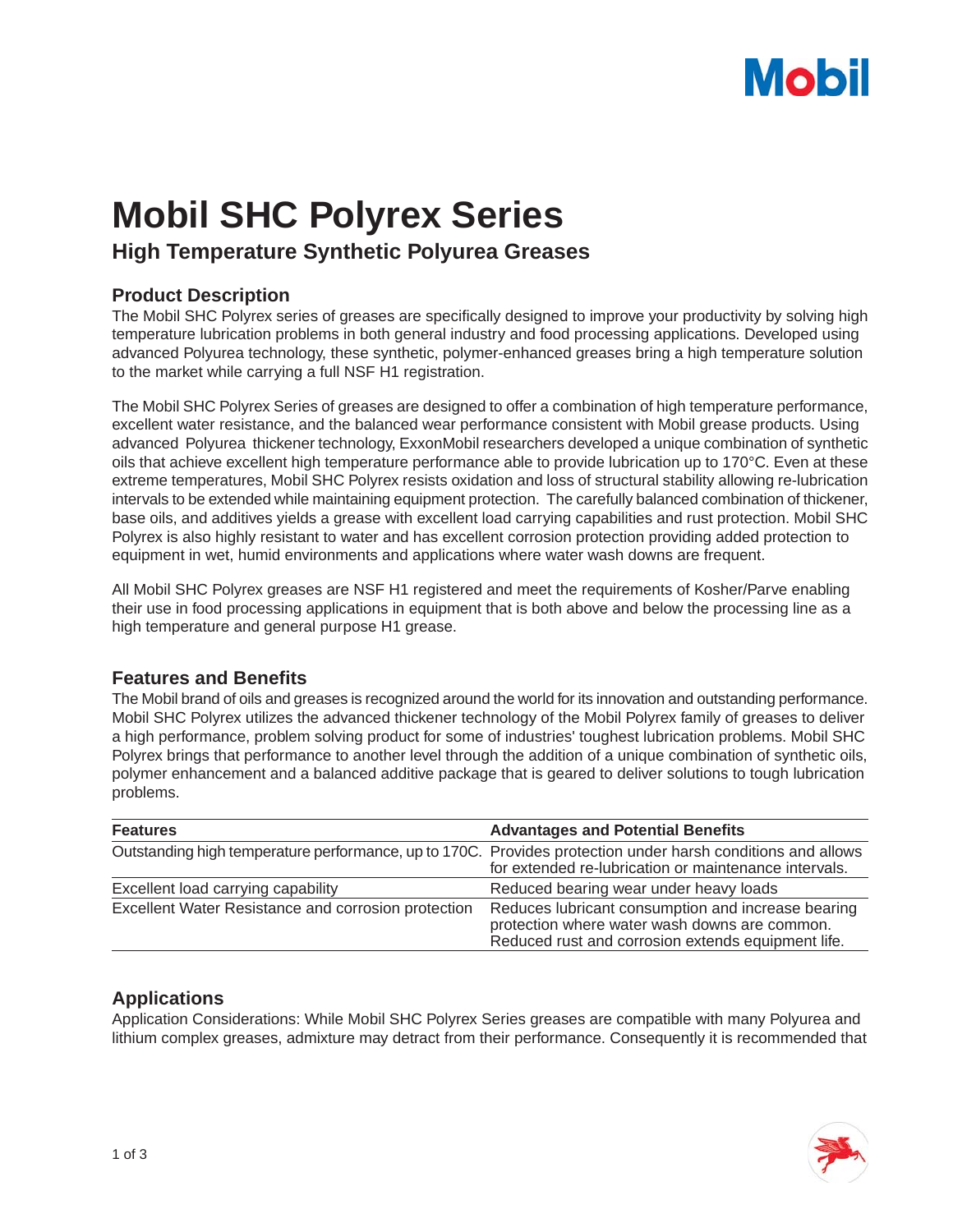

before changing a system to one of the Mobil SHC Polyrex greases, it should be thoroughly cleaned out to achieve the maximum performance benefits. While the Mobil SHC Polyrex greases share many performance benefits, their applications are best described in terms of each product grade:

- Mobil SHC Polyrex 005 is NLGI 00 grade grease specifically designed for use in central grease systems. The enhanced pump ability and low temperature mobility make it an ideal choice for grease systems subject to low ambient temperatures, such as those found in food processing freezers or in outdoor applications. Mobil SHC Polyrex 005 may also be used for the lubrication of enclosed gears where oil leakage may be a concern. Its recommended operating temperature range is –30 to 160 ˚C.
- Mobil SHC Polyrex 222 is a multi-purpose, NLGI 2 grease recommended for heavy-duty plain and anti friction bearings. It uses an ISO VG 220 synthetic base fluid. Mobil SHC Polyrex 222 has a recommended operating temperature range of -30º C to 160º C.
- Mobil SHC Polyrex 462 is NLGI 2 Grade grease with ISO VG 460 synthetic base fluid and is recommended for heavily loaded plain and antifriction bearings. It is also recommended for bearings where extreme temperatures are a concern such as steam heated rolls, exhaust fan bearings, felt roll bearings, and oven conveyor bearings. The recommended operating temperature range is -20C to 170ºC.

| Mobil SHC Polyrex greases meet or<br>exceeds the following industry<br>specifications* | 005       | Mobil SHC Polyrex Mobil SHC Polyrex Mobil SHC Polyrex<br>222 | 462      |
|----------------------------------------------------------------------------------------|-----------|--------------------------------------------------------------|----------|
| DIN 51825 (2004:06)                                                                    | GPF00K-30 | KPF2P-30                                                     | KPF2P-20 |
| NSF H1 Registration #                                                                  | 141947    | 141946                                                       | 139558   |
| Kosher/Parve                                                                           |           |                                                              |          |

#### **Specifications and Approvals**

#### **Typical Properties**

| <b>Mobil SHC Polyrex Series</b>                    | <b>Mobil SHC Polyrex</b><br>005 | <b>Mobil SHC Polyrex</b><br>222 | <b>Mobil SHC Polyrex</b><br>462 |
|----------------------------------------------------|---------------------------------|---------------------------------|---------------------------------|
| <b>NLGI Grade</b>                                  | 00                              | 2                               | 2                               |
| Thickener Type                                     | Polyurea                        | Polyurea                        | Polyurea                        |
| Viscosity, ASTM D 445:                             |                                 |                                 |                                 |
| cSt @ 40°C                                         | 220                             | 220                             | 460                             |
| cSt @ 100°C                                        | 37                              | 40                              | 40                              |
| Color                                              | White                           | White                           | White                           |
| Penetration, Worked, 25 C, ASTM D 217,<br>$0.1$ mm | 415                             | 275                             | 280                             |
| Dropping Point, ASTM D 2265, Deg C                 |                                 | 260                             | 270                             |
| Water Washout, 79 C, ASTM D 1264, % Wt. 37<br>Loss |                                 | 7                               | 5                               |
| Water Spray-Off, ASTM D 4049, % Wt. Loss           |                                 | 28                              | 30                              |
| 4-Ball Wear, ASTM D 2266, Scar, mm                 | 0.38                            | 0.48                            | 0.46                            |
| 4-Ball Weld Point, ASTM D 2596, kg                 | 315                             | 315                             | 400                             |
| Bearing Corrosion, ASTM D 1743, Rating             | Pass                            | Pass                            | Pass                            |